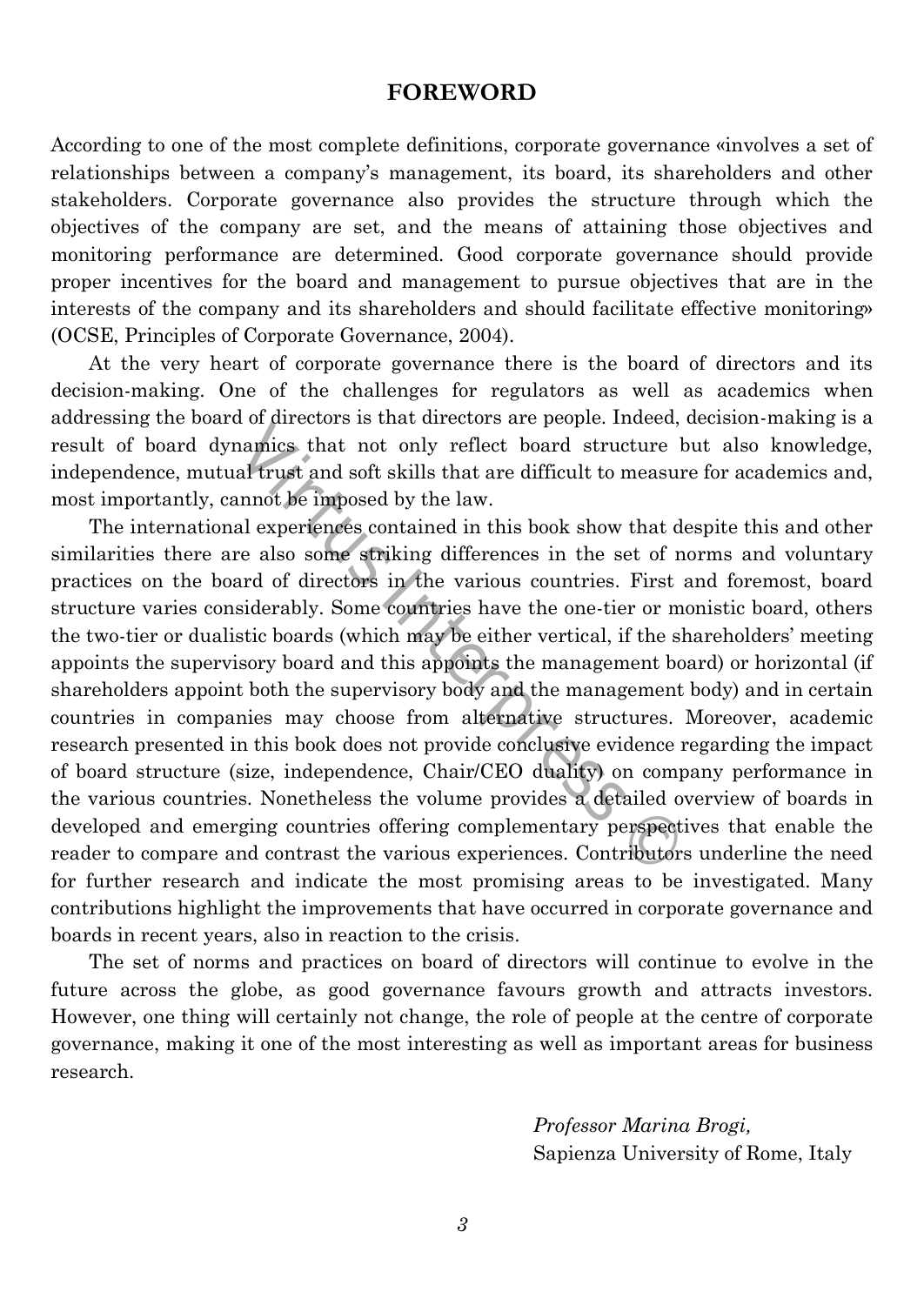The International Monetary Fund estimates that "World GDP," the total value of goods and services produced globally, reached USD 85.50 trillion in 2018. The vast majority of this output was produced by limited liability corporations, and the subset of these companies that are, or potentially can be listed for trading on public stock exchanges dominate economic life in all major countries, including current or formerly communist countries such as Russia and China. Given this preeminence of the corporate business form in global economic life, it is unsurprising that economists have focused more research attention on defining and analyzing "corporate governance" than on almost any other aspect of business research. Corporate governance refers to the set of laws, regulations, institutions and practices that determine how corporations are managed, and in whose interest.

n this book examine the corporate governance<br>which Australia, Greece, Italy, Portugal, Spa<br>are members of the Organization for Econom<br>)), and the remaining are the emerging market co<br>All but three of these countries (Austr The chapters in this book examine the corporate governance systems in eleven countries, seven of which — Australia, Greece, Italy, Portugal, Spain, Turkey, and the United States — are members of the Organization for Economic Cooperation and Development (OECD), and the remaining are the emerging market countries of Barbados, Ghana, and Jordan. All but three of these countries (Australia, Barbados, and the United States) are endowed with civil-law legal codes, which research over the past twenty years has documented as negatively impacting the size, efficiency, and level of investor protection of a nation's financial markets relative to countries with common-law commercial codes. The countries surveyed span the gamut of national income and level of financial development, and thus provide an excellent overview of how a nation's corporate governance system interacts with that country's innate productivity and inherited legal code to determine the wealth created by companies headquartered in those countries, the distribution of that wealth within the society, and the number of large corporations listed for trading on the nation's stock exchanges.

Although this book's chapters cover all aspects of corporate governance, the primary focus of each chapter is characterizing the size, structure, composition, and duties of the nation's corporate boards of directors and assessing how effectively these achieve optimal governance. The attentive reader will observe that while all countries set basic legal requirements for corporate boards  $-$  I was surprised to learn that many countries mandate a minimum of three directors for any corporation - most allow companies great discretion about specific choices. This includes choosing: (1) board structure, though the vast majority have a single BOD elected in whole or in part by shareholders; (2) the number, qualifications, and independence of board members - with the median number of directors generally being around twelve, half or more of whom must be independent; (3) the number and powers of board committees — with only Audit and Compensation Committees being mandated, if at all; (4) the gender and professional qualifications of board members — with women representing a rising fraction of directors, albeit from a very low base level; and, perhaps most importantly; (5) the objective function or functions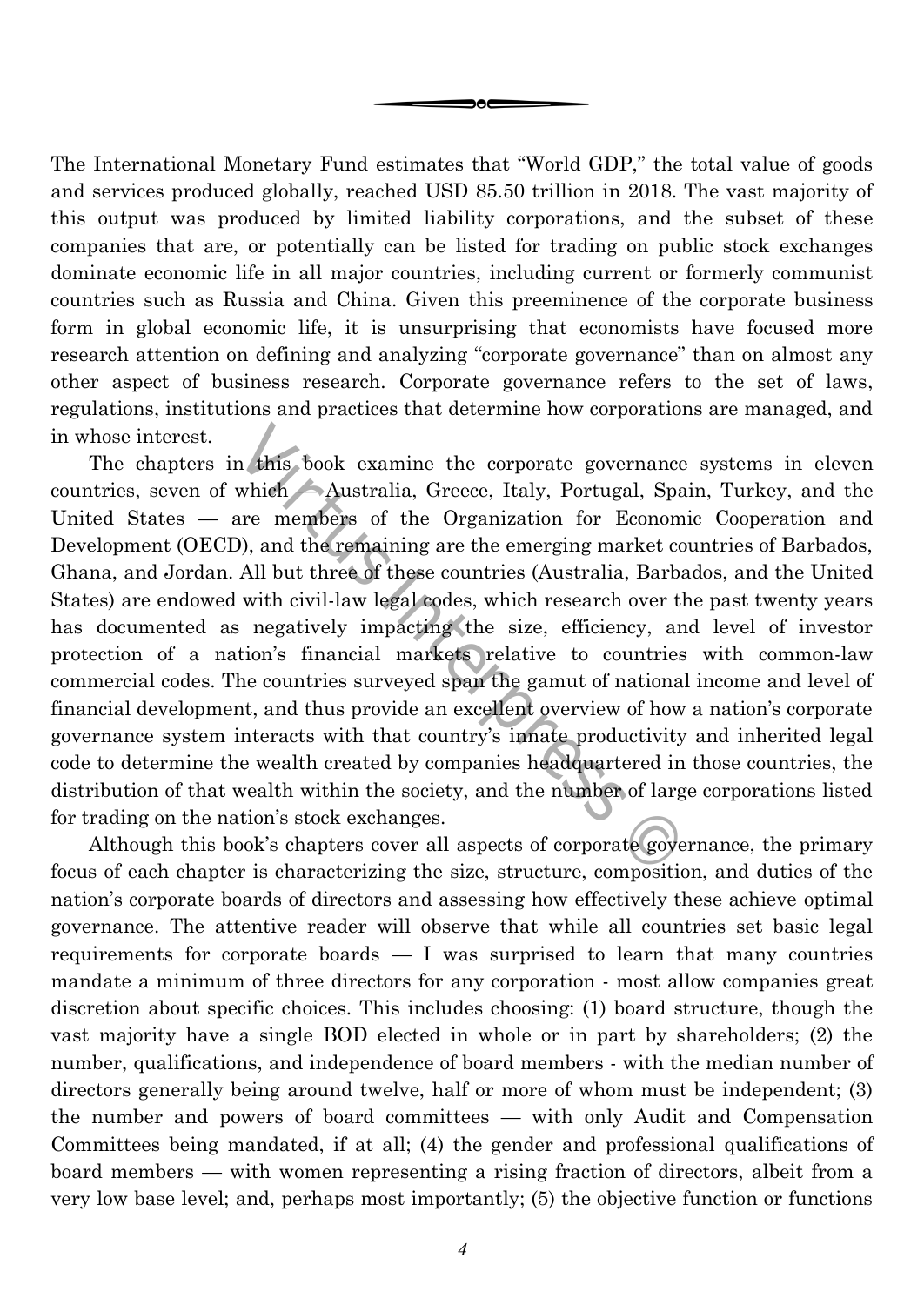the board of directors should seek to maximize. In this latter area, the United States is an outlier (though the one I believe to be correct), in still mandating that the principal objective function of corporate boards should be to maximize shareholder wealth; virtually all other countries try to balance this with a more stakeholder-oriented objective function, increasingly focused on environmental, social and governance (ESG) concerns.

stems ... It can be said that any country with a stock market has a corporate governance system but its citizenry is always dissatisfied with the workings of that system. There is much truth to this observation, as all the authors of this book's chapters point to real strengths of their countries' governance systems but put far more emphasis on that system's manifest shortcomings and weaknesses. At its best, academic research can develop a theoretical framework to analyze economic systems and then provide the empirical tools with which to evaluate how well these economic systems actually perform. The chapters in this book are our contribution to analyzing board-of-director-based corporate governance systems in several important countries.

*Professor William Megginson,*  The University of Oklahoma, USA

*5*